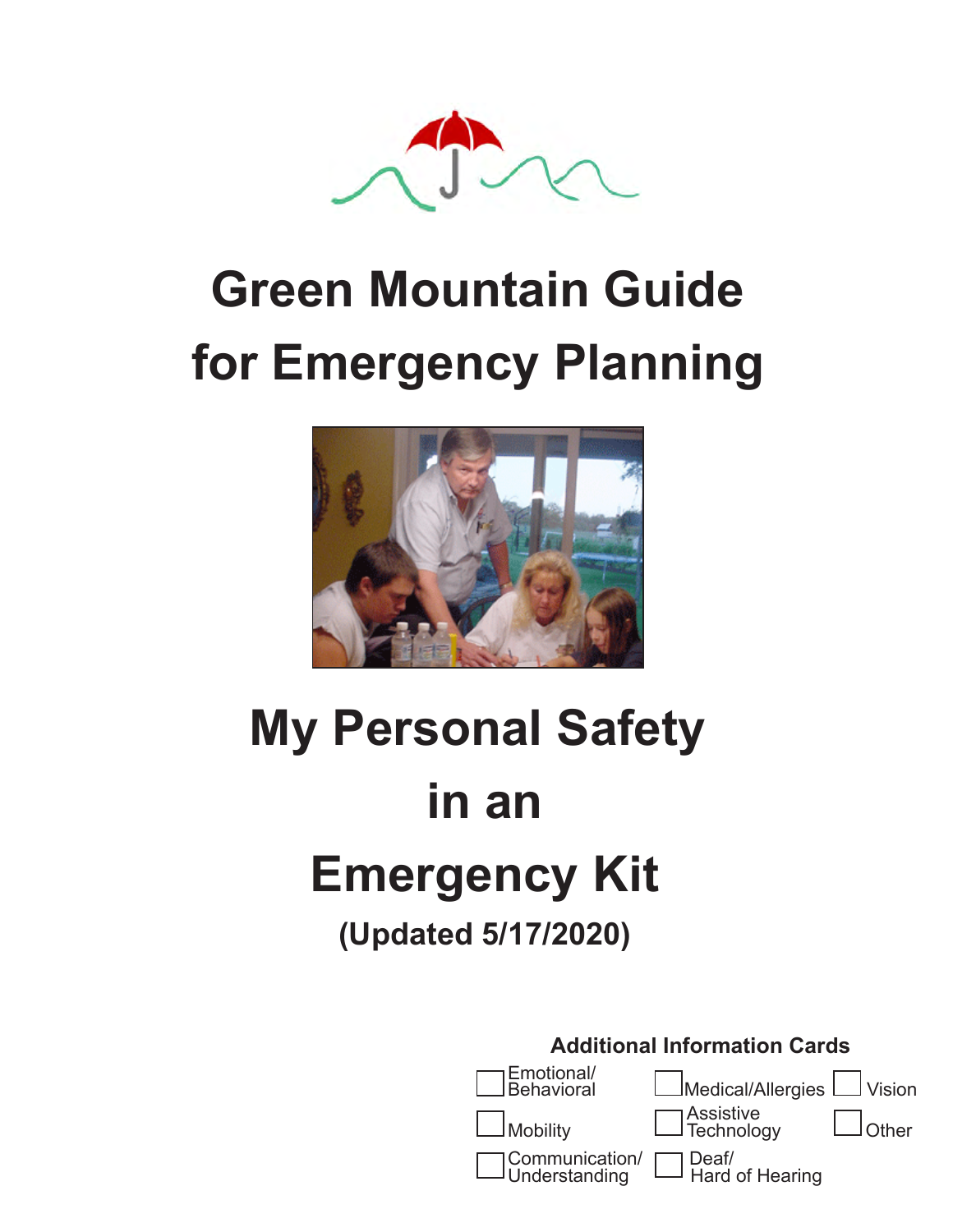

**Developed by The Green Mountain Emergency Preparedness Project (GMEP)**

**A Project of the Center on Disability and Community Inclusion, University of Vermont**

**Funded by Family Support 360 Special Initiatives Grant from the Administration on Developmental Disabilities.** 

**Grant # 90DN0250/01** 

### **In Collaboration with:**

- Vermont Family Network
- Vermont Federation of Families for Children's Mental Health
- Green Mountain Self-Advocates
- Vermont Center for Independent Living
- Family Resource Consultants of the Vermont I-Team
- And individuals with disabilities and families.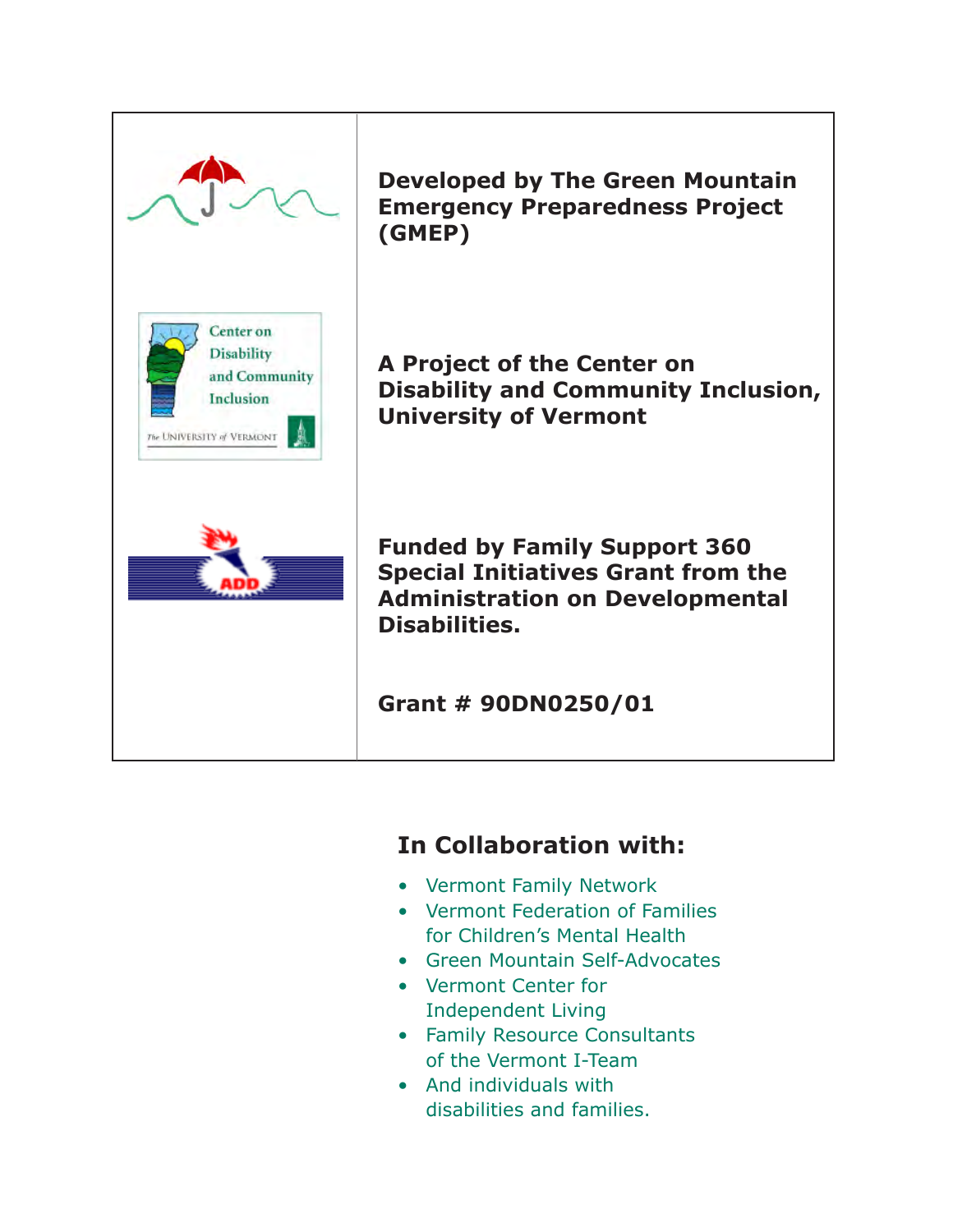# **Feeling Safe, Being Safe**

### Making your own plan

This tool will help you prepare for an emergency and make sure others understand your special needs and offer correct and useful assistance to you.

In developing your kit you will want to think about general information and also information that is very specific to you. Several specialty pages are included.

You will want to think of:

- Important People To Call
- Being Safe At Home
- A Safe Place To Go
- What You Need to Have At Home
- What You Need to Take With You

You will need to gather **copies** of important documents and information. If you need help gathering information contact someone who supports you.

Remember to get both your Stay and Go Kits ready and keep them in a place you can get to quickly.

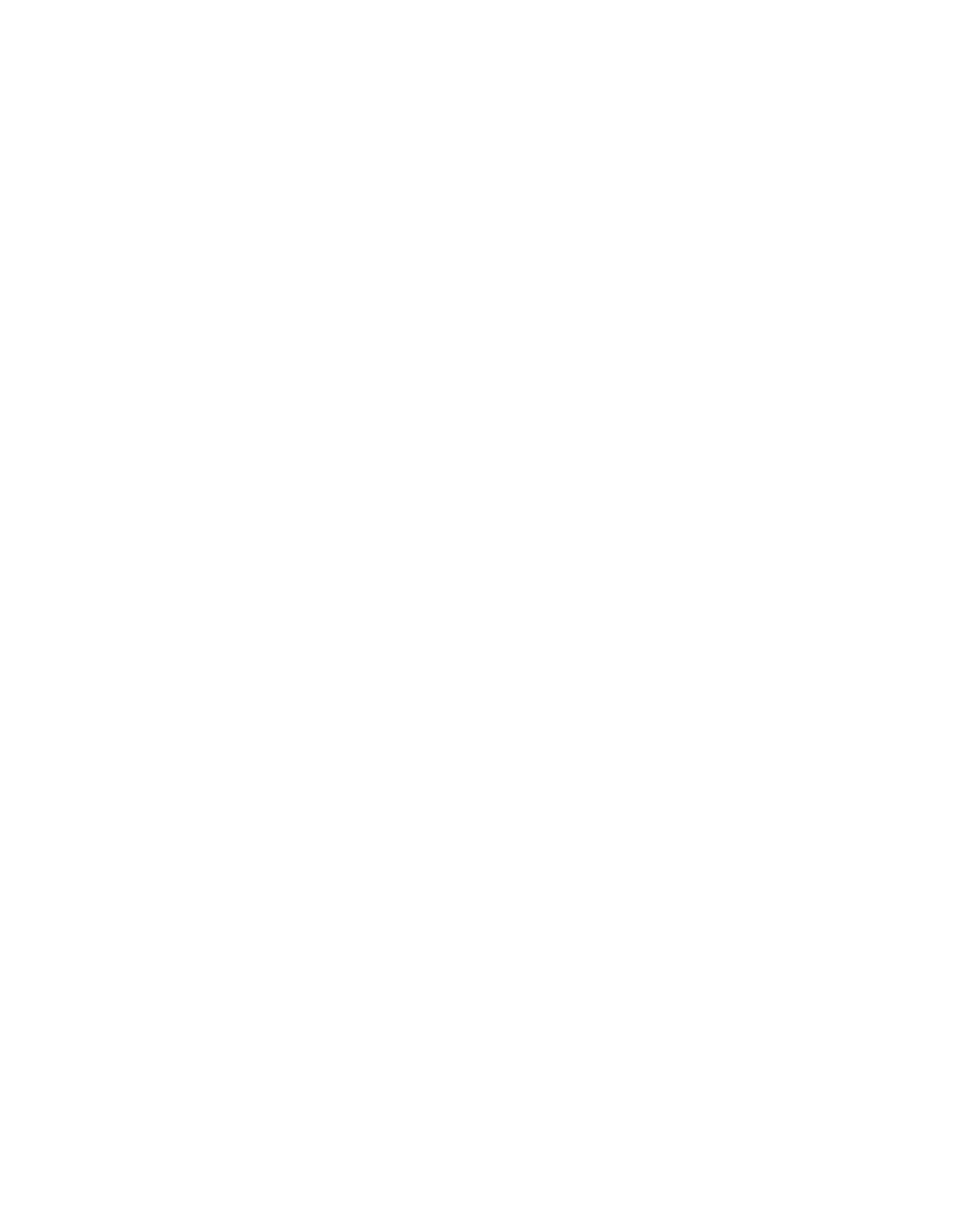# Local Contact Information

| 911       |  |
|-----------|--|
| Police    |  |
| Fire      |  |
| Ambulance |  |
| Other     |  |

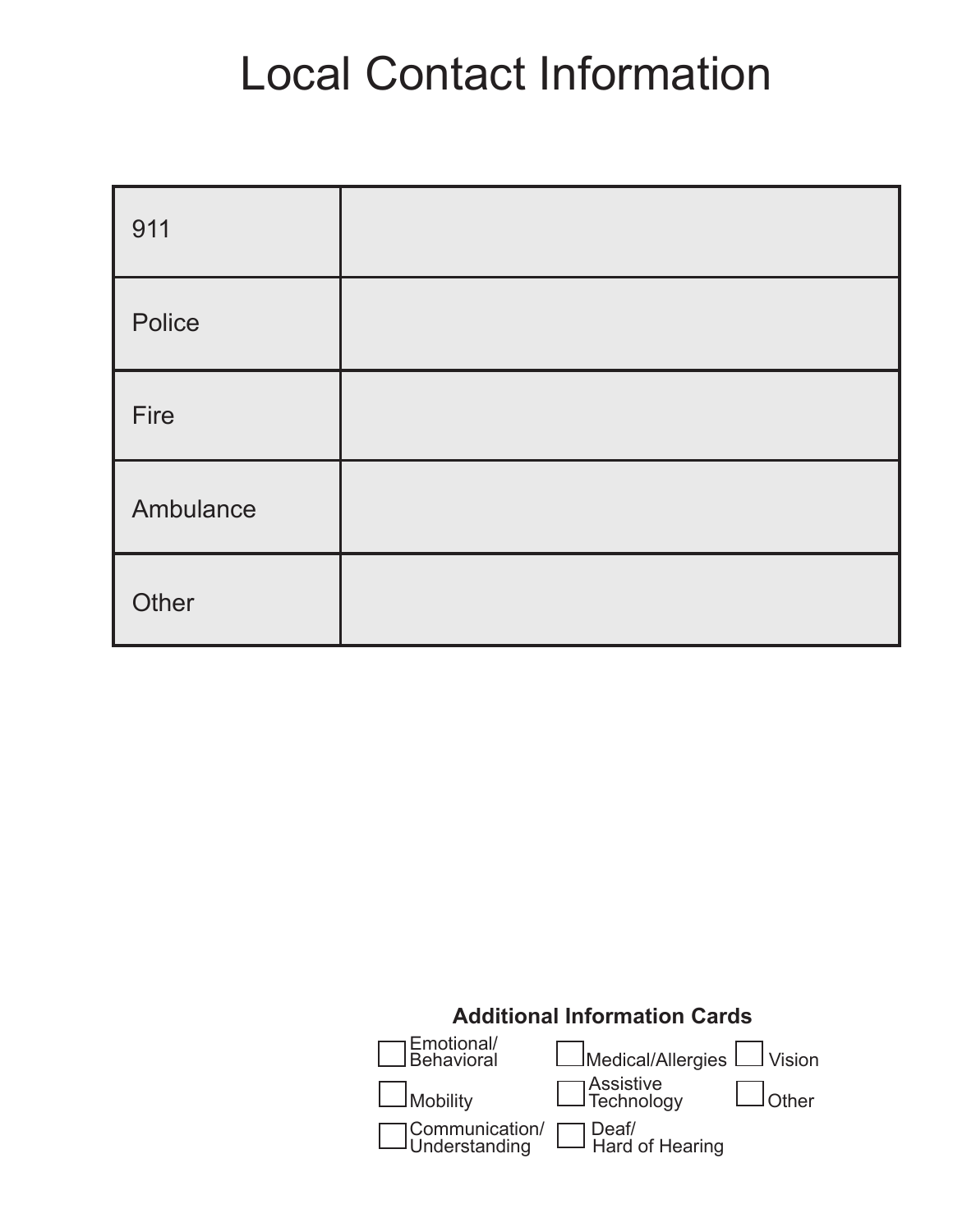# People Who Know Me

| First Person to<br>Call<br><b>Address</b><br>Phone<br><b>Email Address</b>                              |  |
|---------------------------------------------------------------------------------------------------------|--|
| Local Family,<br>Friend or<br><b>Emergency Buddy</b><br><b>Address</b><br>Phone<br><b>Email Address</b> |  |
| <b>Agency Contact</b><br><b>Address</b><br>Phone<br><b>Email Address</b>                                |  |
| <b>Trusted Neighbor</b><br><b>Address</b><br>Phone<br><b>Email Address</b>                              |  |
| Out of State<br><b>Friend or Family</b><br><b>Address</b><br>Phone<br><b>Email Address</b>              |  |

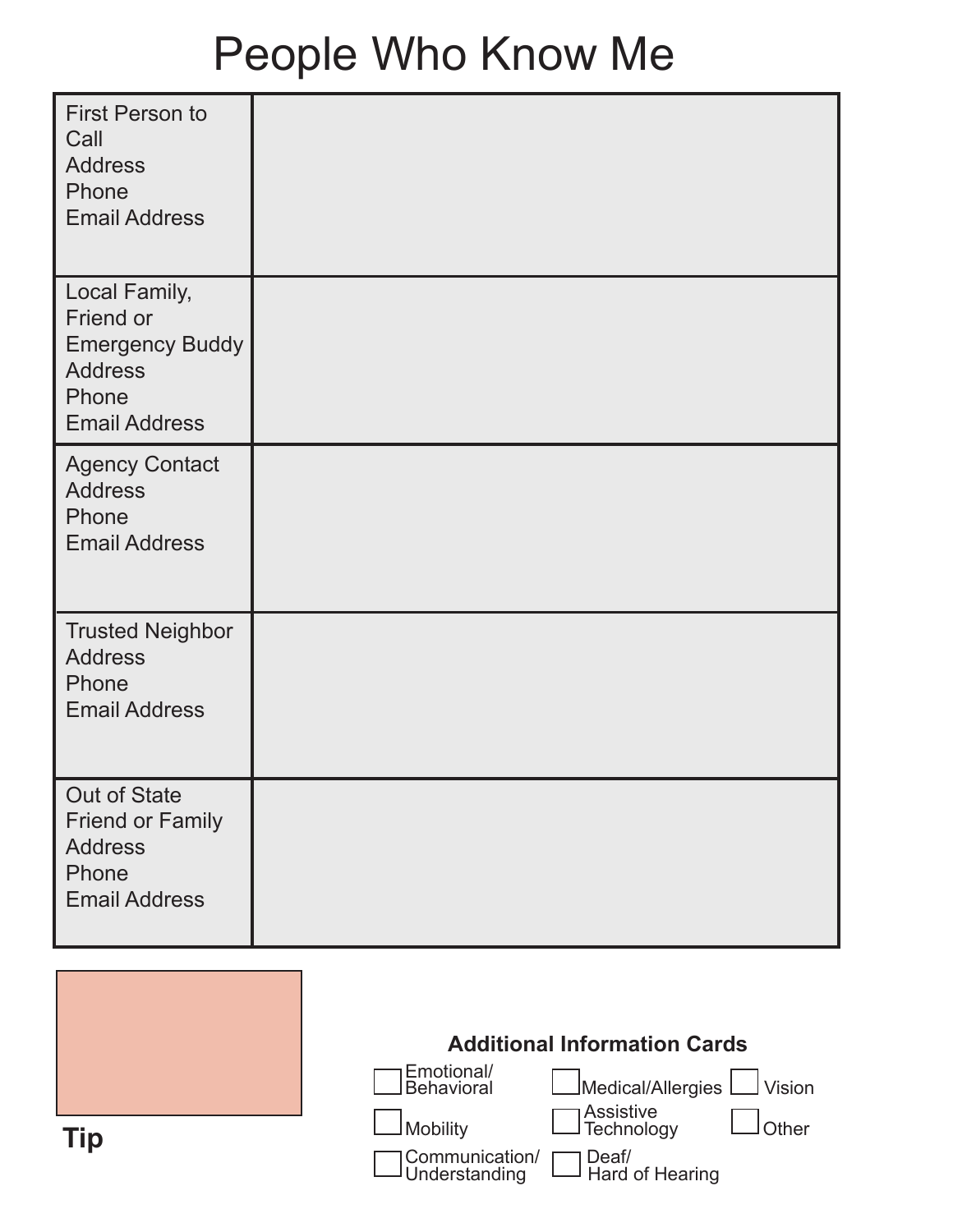# Information About Me

| <b>Name</b>                               |  |
|-------------------------------------------|--|
| <b>Address</b>                            |  |
| <b>Phone</b>                              |  |
| My way of<br><b>Communicating</b>         |  |
| <b>Best Way to Talk</b><br><b>With Me</b> |  |
| <b>Best Way to</b><br><b>Help Me</b>      |  |
| <b>How I Respond to</b><br><b>Stress</b>  |  |

### **Things I Need**

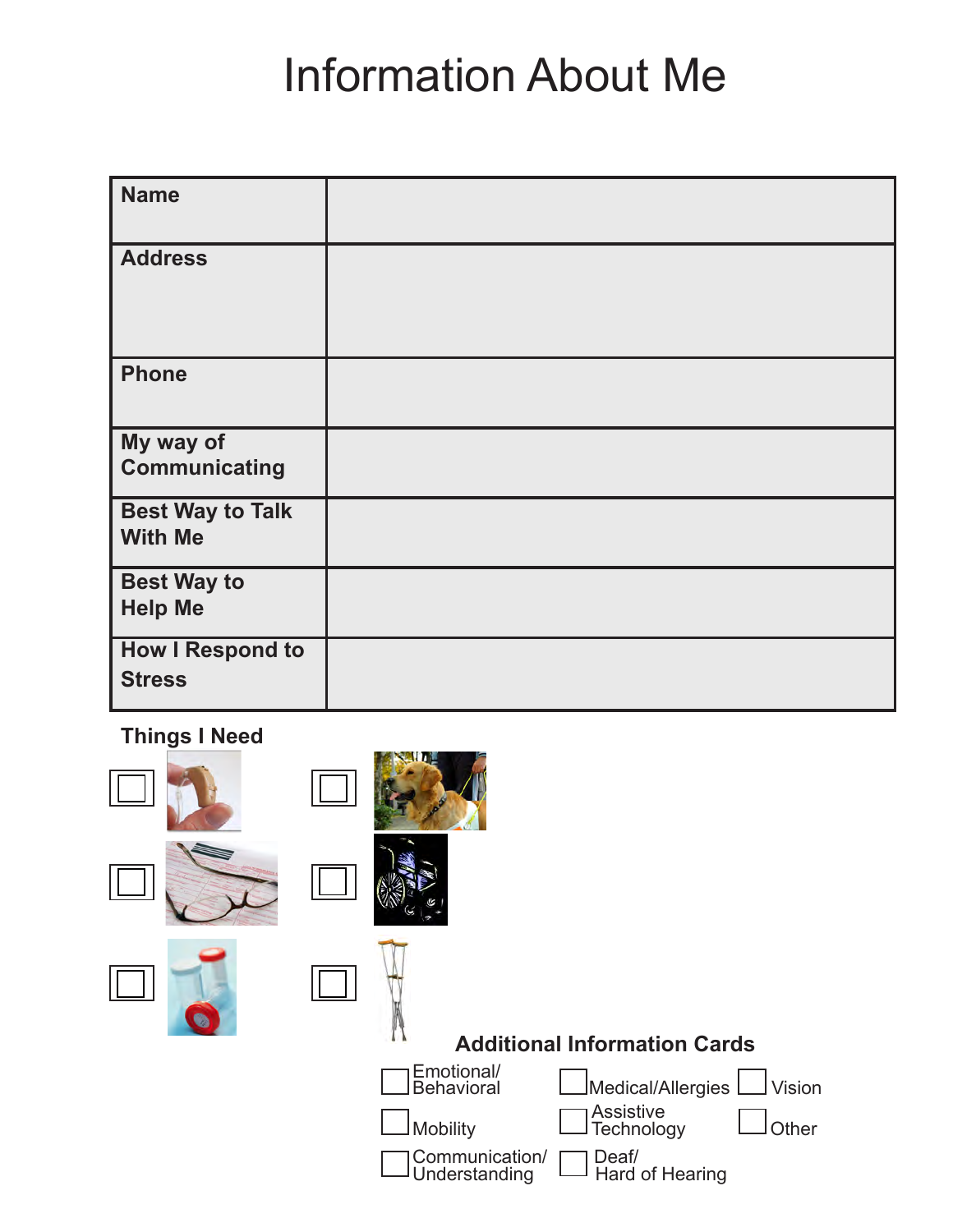# More Information About Me

| Dr.'s Names<br><b>Addresses</b><br>Phone numbers                                             |  |
|----------------------------------------------------------------------------------------------|--|
| <b>Health</b><br>Insurance<br><b>Policy Number</b><br><b>Phone Number</b>                    |  |
| <b>Medications</b><br><b>Taken</b><br>(Keep a Copy of<br><b>Your Prescription</b><br>in Kit) |  |
| Pharmacy<br><b>Number</b>                                                                    |  |
|                                                                                              |  |

| <b>Keep Your Info</b><br><b>Up To Date</b> | <b>Additional Information Cards</b>                             |
|--------------------------------------------|-----------------------------------------------------------------|
|                                            | Emotional/<br>Behavioral<br>∟Medical/Allergies LJ Vision        |
| Tip                                        | ∏Assistive<br>∃Technology<br><b>JMobility</b><br>Other          |
|                                            | ]Communication/<br>JUnderstanding<br>]Deaf/<br>]Hard of Hearing |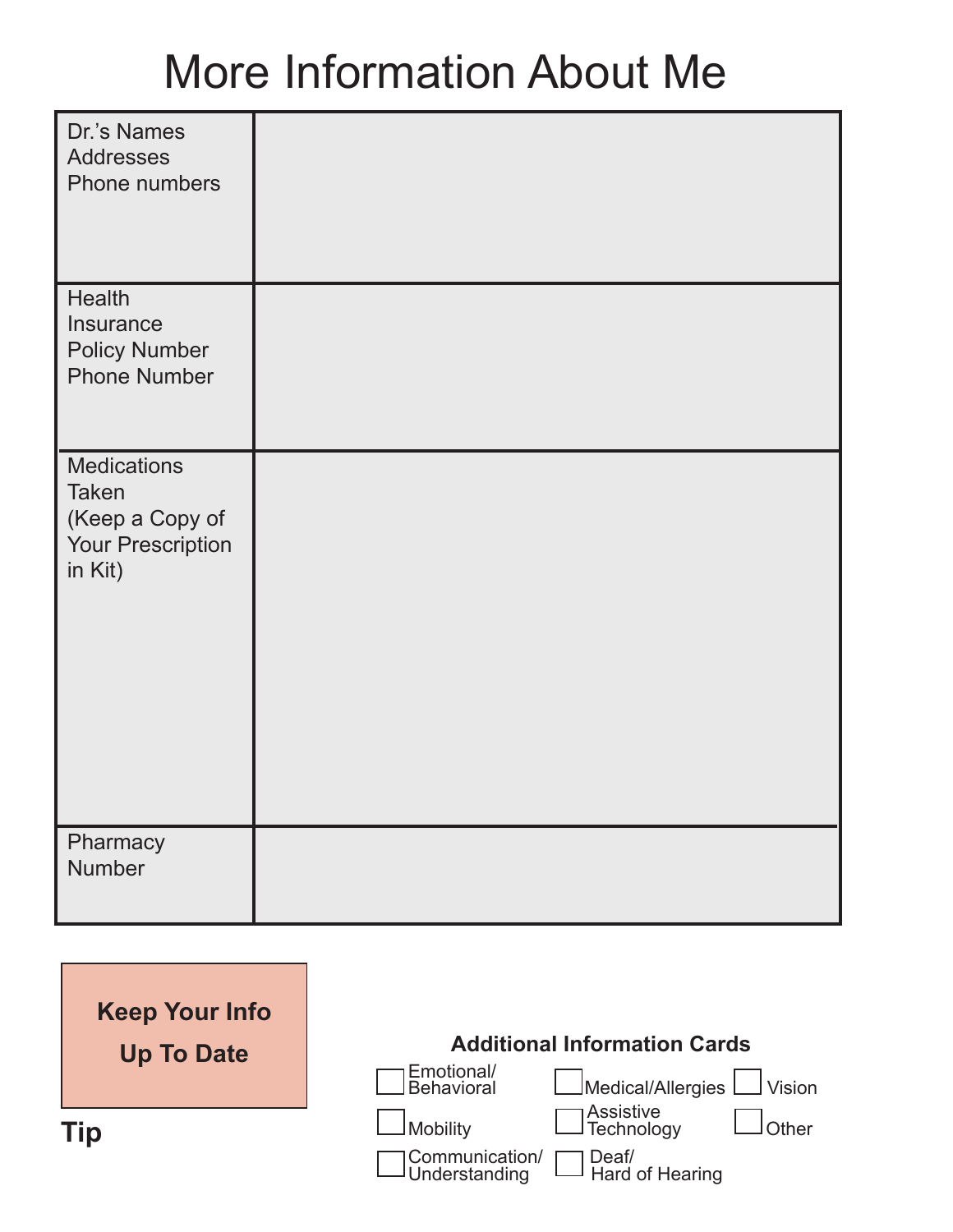### Emotional/Behavioral

Different mental health issues/diagnoses can get in the way during an emergency. Explain/list things here that can assist others in working with you.

> Checklist Items (Things That Help You)



### **Additional Information Cards** Emotional/<br>Behavioral  $J$ Medical/Allergies  $L$  Vision Mobility **Contracts** Mobility Technology **Lother** Communication/ **Deaf**/ Understanding Learnd of Hearing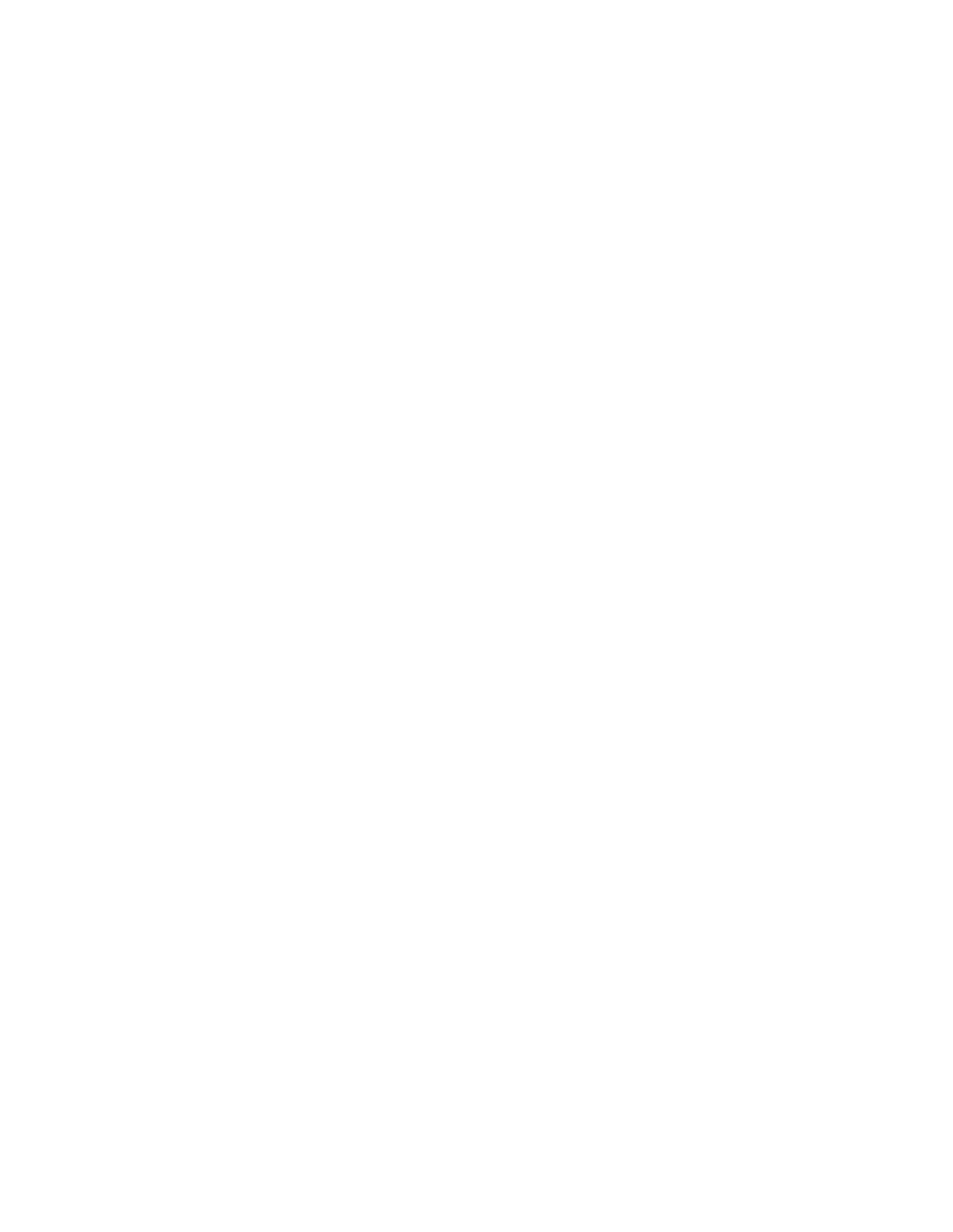### Communication/Understanding

Please list any ways of communicating that you can come up with that may be helpful during an emergency (for example, one thing at a time; give me time to respond).

When someone tells you something, what is the best way for them to explain it to you so you can understand (for example, ASL, communication boards)? Include samples of visual cards / communication tools for example.



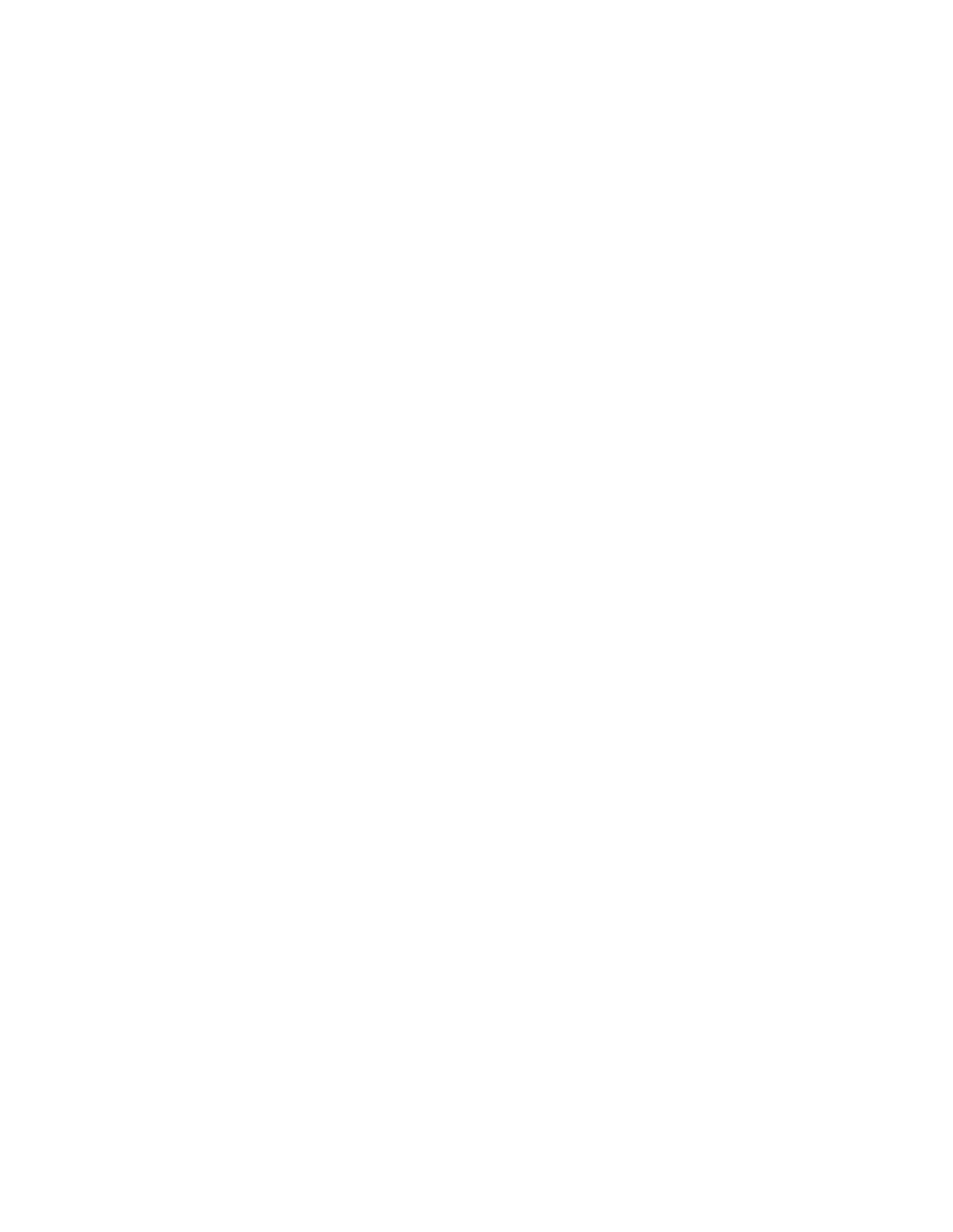### Assistive Technology

Please list here information regarding your equipment or devices. Include quick reference cards/instruction and/or contact phone numbers for replacement parts and supplies or operating instructions.



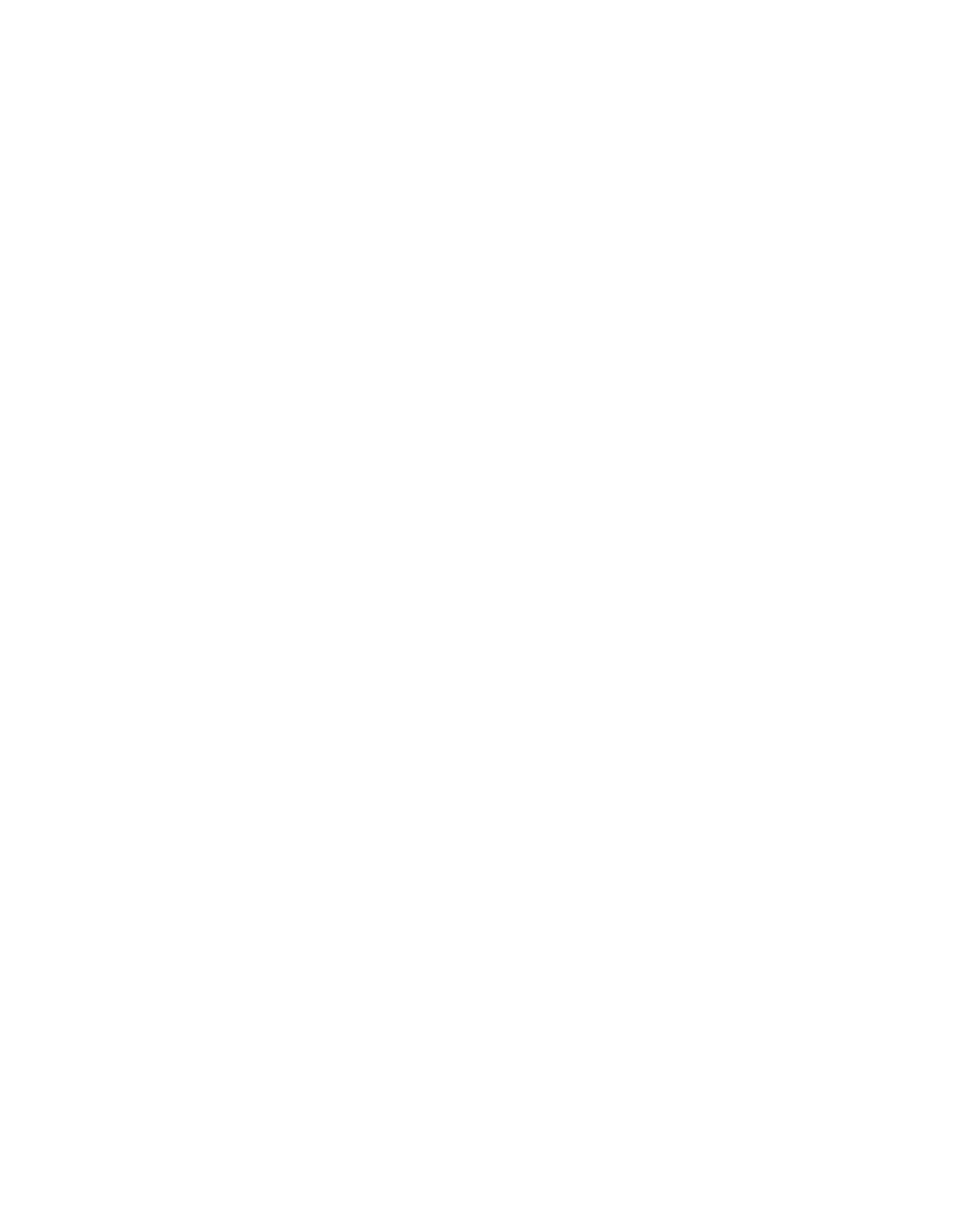### Deaf/Hard of Hearing

Explain how you communicate. List interpreter contact information / or VP service numbers. Perhaps include a pocket ASL guide or Fingerspelling chart.



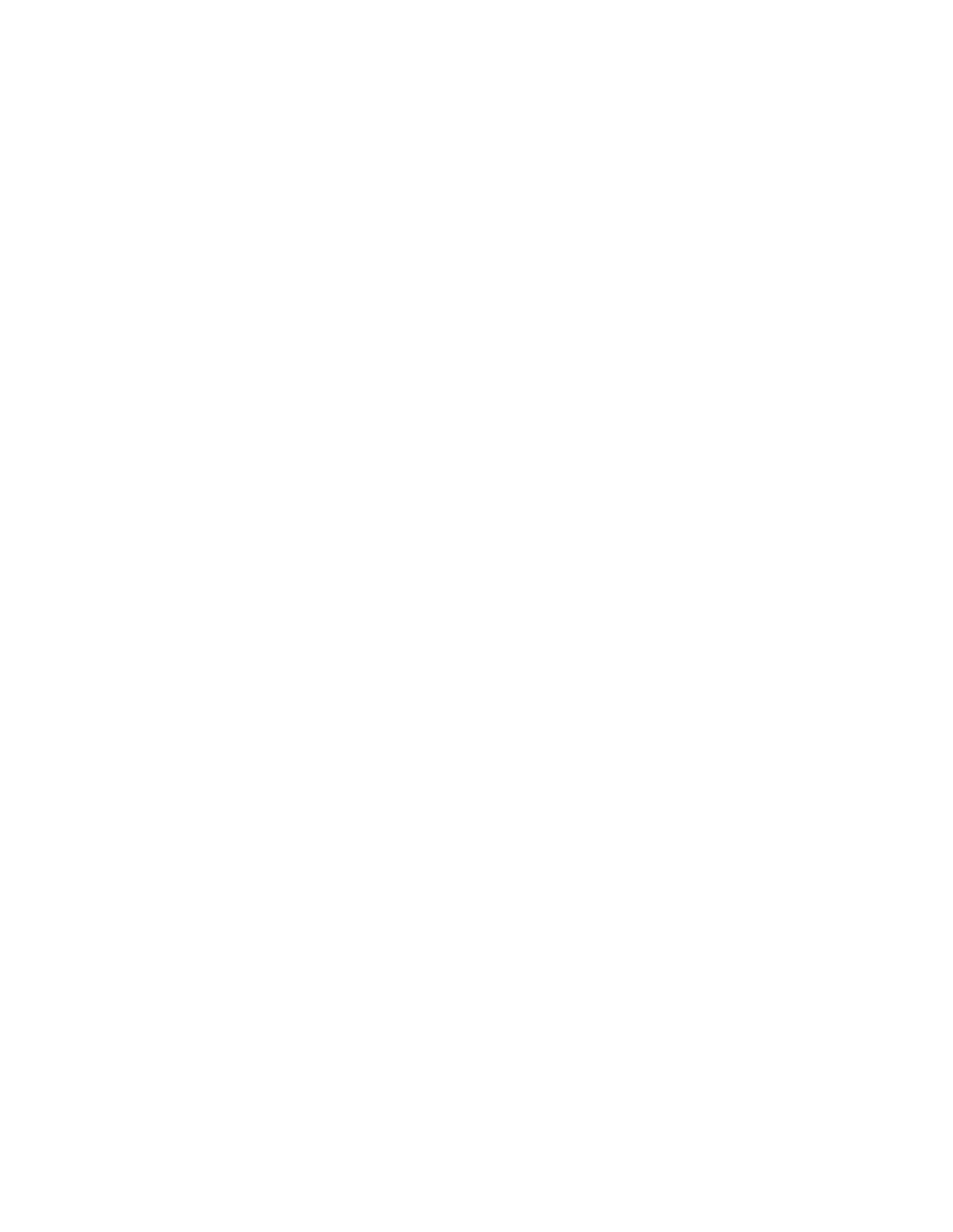### Vision

Please list information others may need to know. Do you have an assistance animal? You could include Vet contact information also.



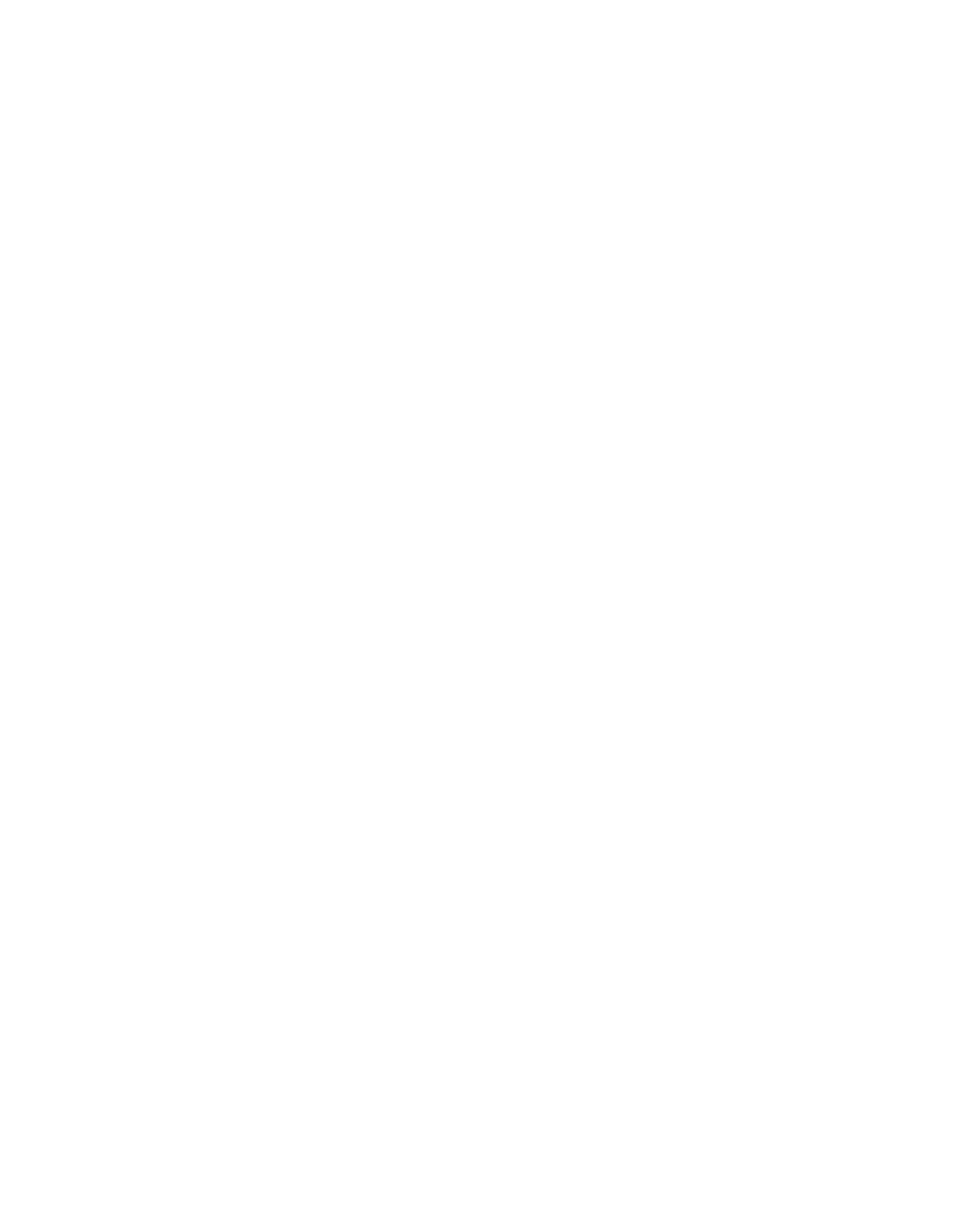### **Mobility**

You need assistance getting around. List things here that are important for you and your equipment, such as part replacements and batteries.



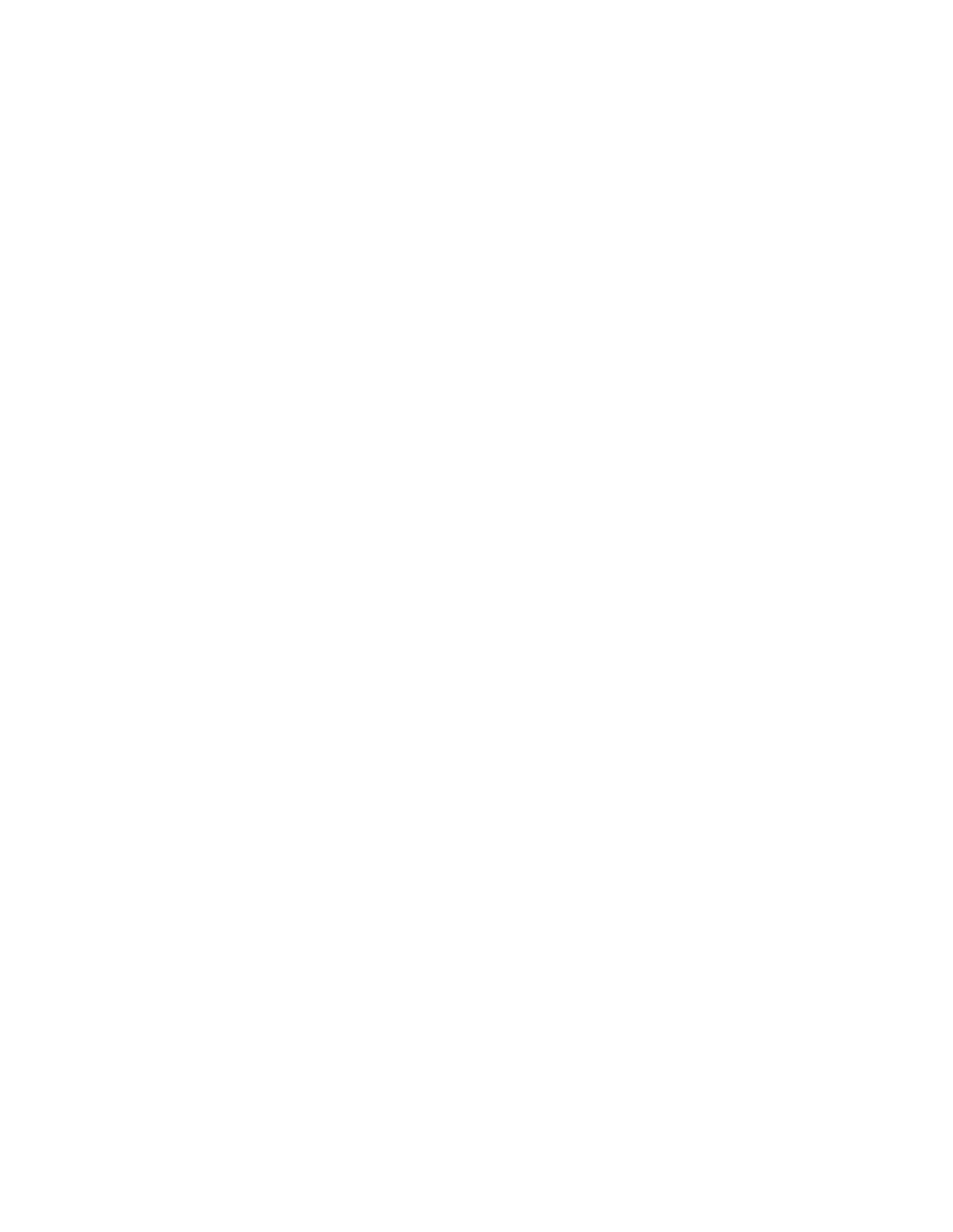# Medical/Allergies

Please list here any special medical or allergic information that you would need someone to know if you couldn't tell them. Also include where to get specialized supplies or equipment that you may need.



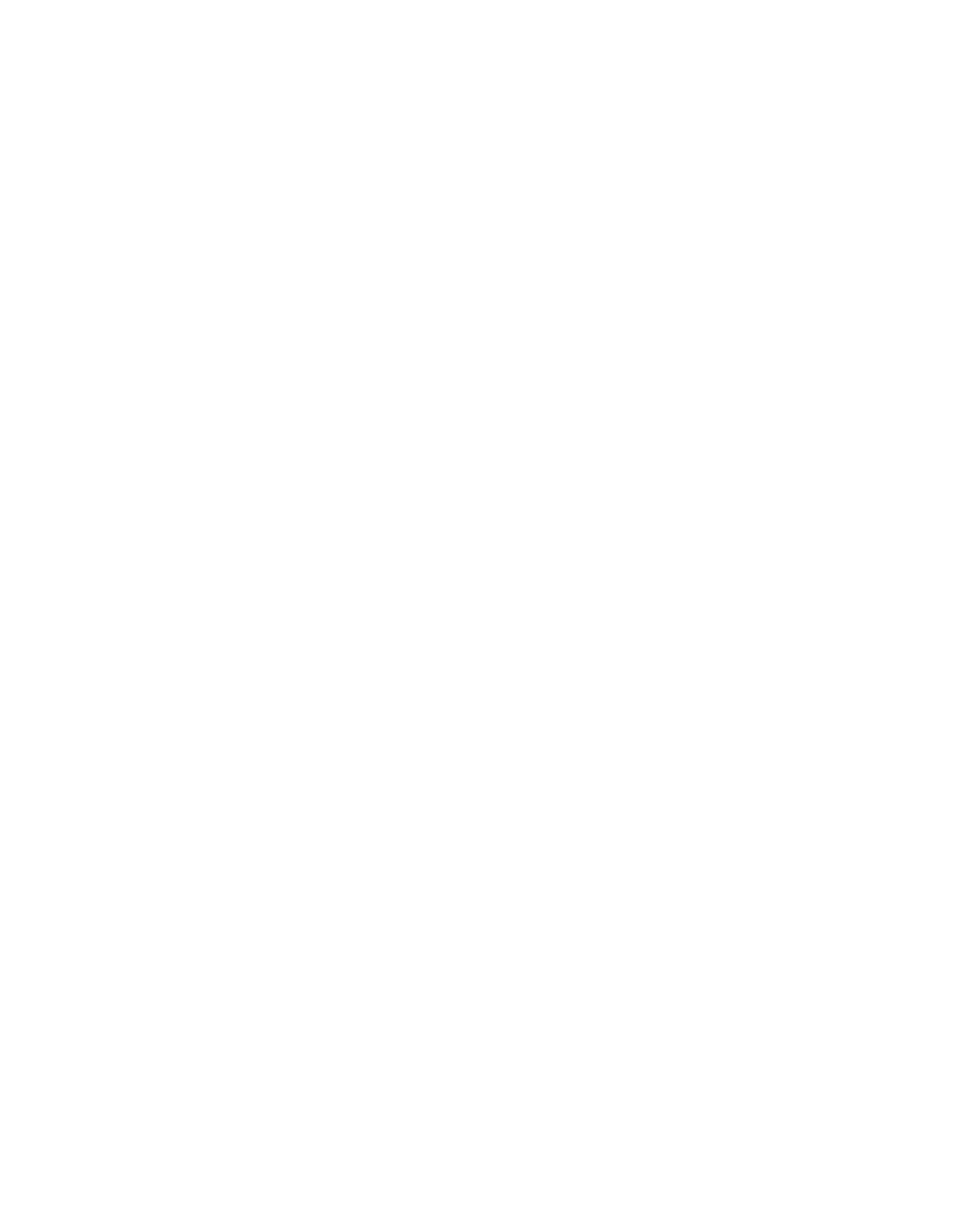### **Other**

This section can be customized and include any special information someone who doesn't know your needs should know.



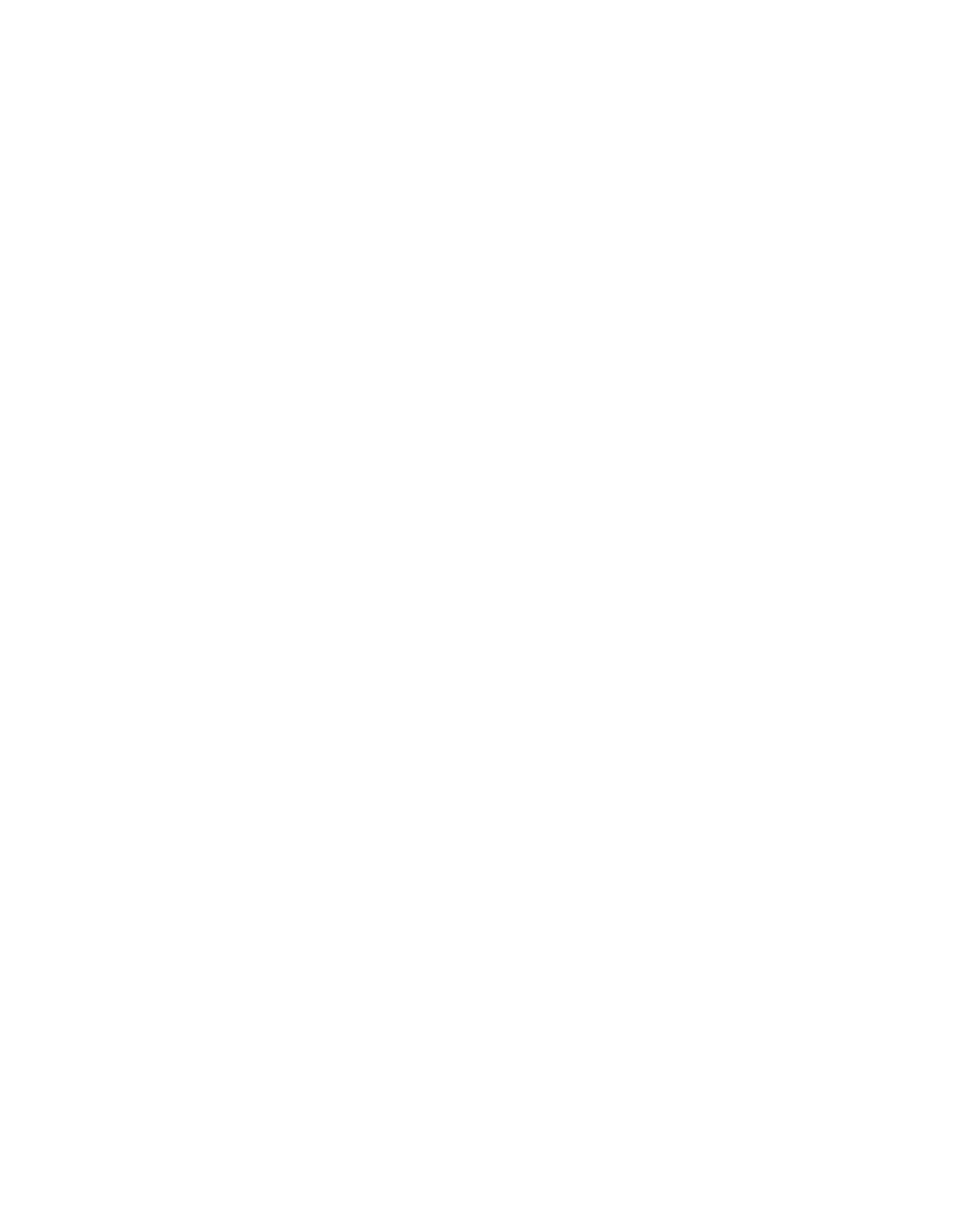**Stay Kit**<br>Prepare a kit so you can be safe at home. A 3 Day Supply is a good start. Any documents in the kit should be copies. The checklist is common items to think about. Add other items to your list that are special for you.

Your Green Mountain Guide to Emergency Planning



**Gloves** 



Service Animal Supplies

Meds for 1 Week

First Aid Kit

- Extra Glasses
- Games & Books
- Soap/Tissues/Hand Cleaner

Whistle Garbage Bags Flashlight Radio **Batteries** Candles/Matches/Lighter Candles/Matches/Lighter Candles/Matches/Lighter

Add Your Own Items





Copy of Driver's License/ID Card

Cash

Communication/<br>Understanding

- Notebook & Pen
- Extra Keys to House or Car

Deaf/<br>Hard of Hearing

Copy of Birth Certificate